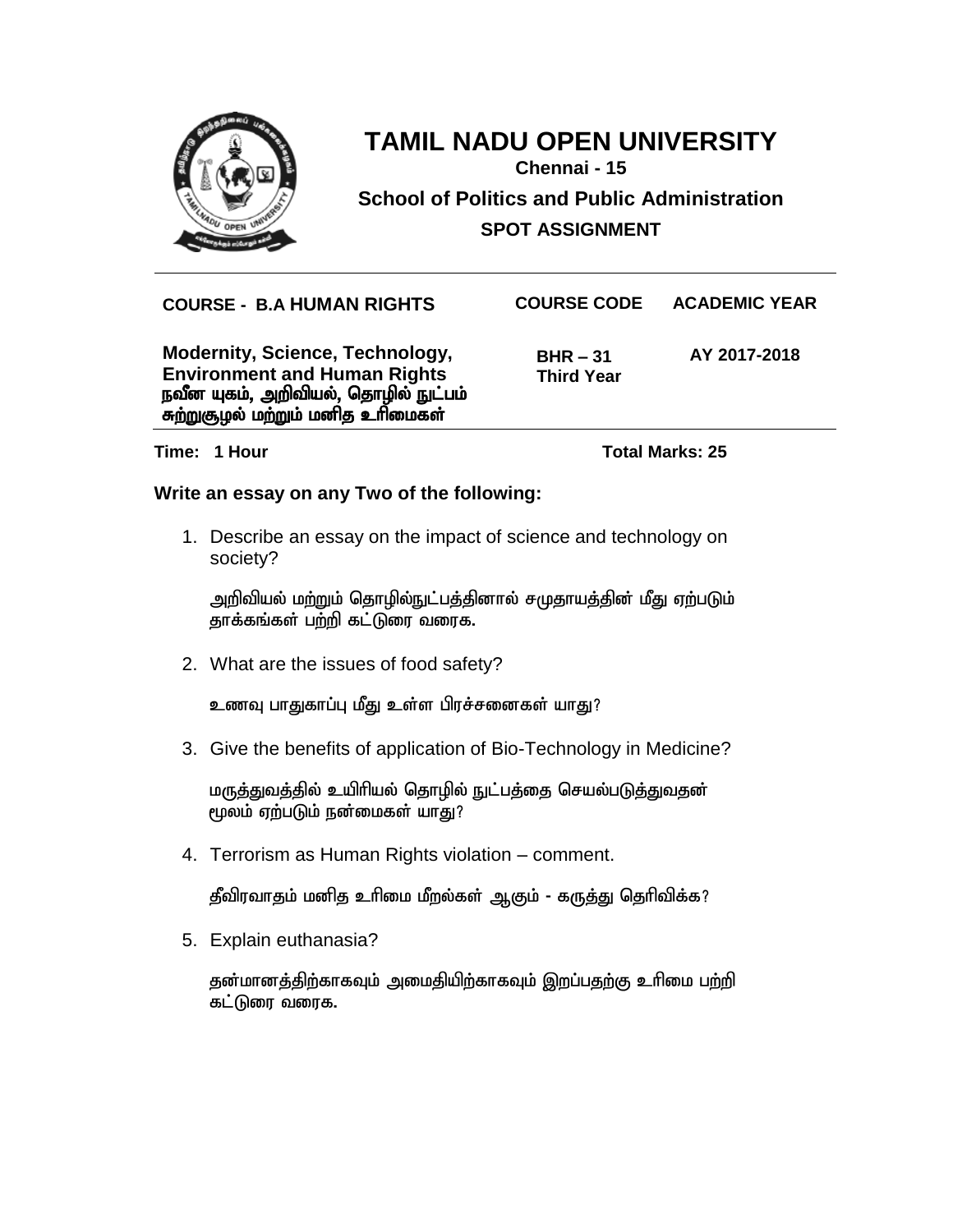

## **TAMIL NADU OPEN UNIVERSITY Chennai - 15 School of Politics and Public Administration SPOT ASSIGNMENT**

**COURSE - B.A HUMAN RIGHTS COURSE CODE ACADEMIC YEAR**

**Human Rights Activism, NGOs, Judiciary and Media** மனித உரிமைகளின் செயல்பாடுகள்: தன்னாா்வத் தொண்டு நிறுவனங்கள், நீதி மன்றங்கள்

 **BHR – 32 Third Year** **AY 2017-2018**

**Time: 1 Hour Total Marks: 25**

**Write an essay on any Two of the following:** 

1. Illustrate an essay about NGO's and Human Rights Activism?

மனித உரிமை செயல்பாட்டில் தன்னார்வக் குழுக்களின் பங்கினை விளக்குக.

2. Write an essay about meaning, nature and importance of NGO's?

தன்னாா்வக் குழுக்களின் இலக்கணம், தன்மை மற்றும் முக்கியத்துவத்தை பற்றி கட்டுரை வரைக.

3. What are the role of NGO's in the protection of Human Rights?

மனித உரிமை பாதுகாப்பதில் தன்னார்வக்குழுக்களின் பங்கினை விளக்குக.

4. Examine the status of Human Rights during National emergencies?

அவசரக் கால சட்டசெயலாக்கத்தின் பொழுது மனித உரிமைகளின் நிலைப்பாடு யாது?

5. Analyze the role of media and its impact on Human Rights?

மனித உரிமைகள் மீது ஊடகங்களின் பங்கினை விளக்குக.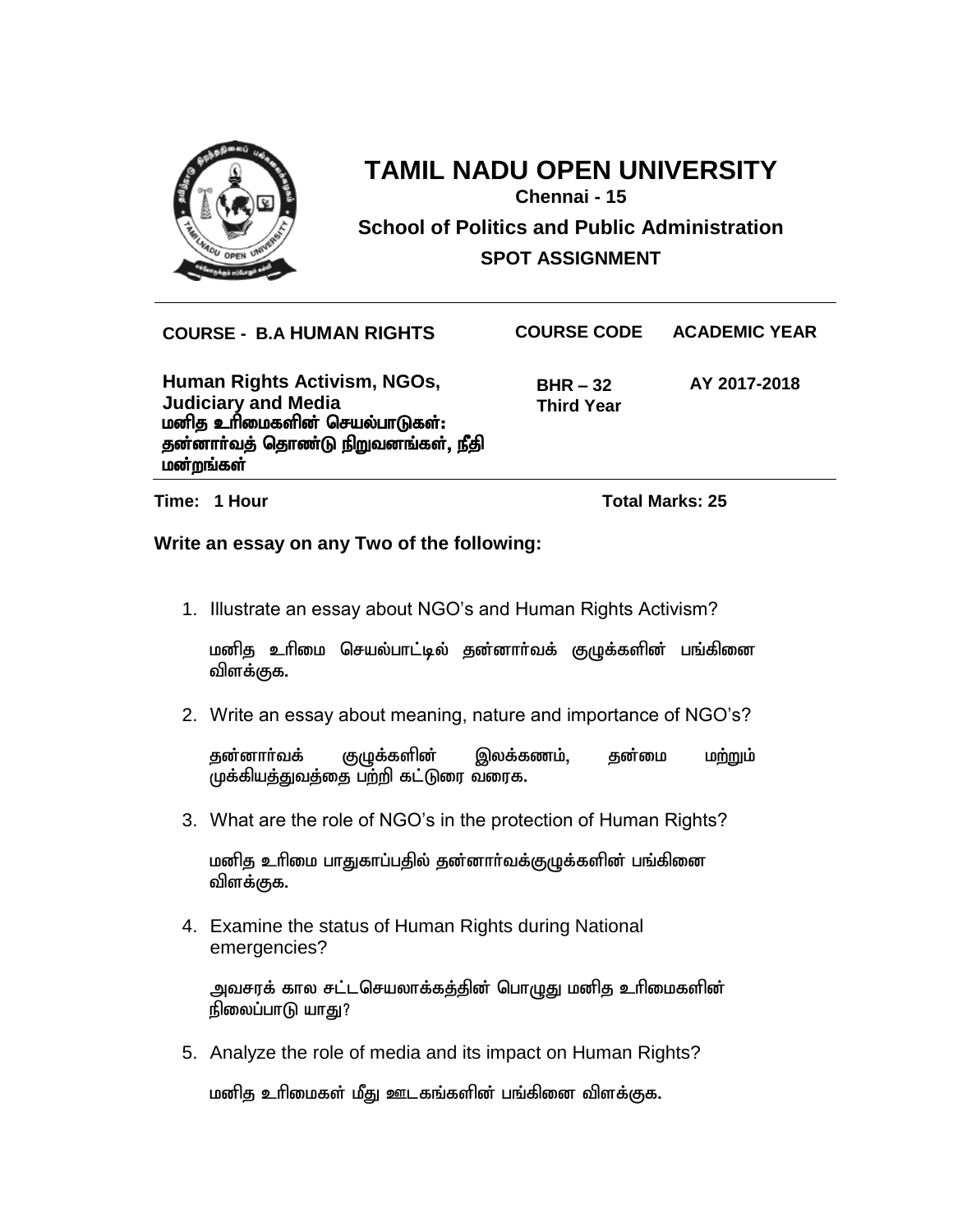

**Chennai - 15**

**School of Politics and Public Administration SPOT ASSIGNMENT**

**COURSE - B.A HUMAN RIGHTS COURSE CODE ACADEMIC YEAR**

**International Trade, Development and Human Rights** சர்வதேச வர்த்தகம், மேம்பாடு மற்றும் மனித உரிமைகள்

 **BHR – 33 Third Year** **AY 2017-2018**

**Time: 1 Hour Total Marks: 25** 

### **Write an essay on any Two of the following:**

1. Brief about International trade and its impact on Human Rights in India?

சர்வசேத வர்த்தகத்தினால் இந்தியாவில் மனித உரிமைகள் மீது உள்ள தாக்கத்தினை பற்றி விவரிக்க.

2. Explain the role of Human Rights in Development?

மேம்பாட்டில் மனித உரிமைகளின் பங்கு யாது?

3. Write an essay about Human Rights globalization?

மனித உரிமைகள் மற்றும் உலகமயமாதல் பற்றி கட்டுரை வரைக.

4. List out the Human Rights violations by Frans National Corporation?

சர்வதேச வர்த்தக கழகங்களினால் ஏற்படும் மனித உரிமை மீறல்களை சித்தரிக்க?

5. Examine the impact of globalization and development on the tribal and farmer's?

உலகமயமாகுல் மற்றும் மேம்பாட்டினால் மலைவாம் மக்கள் மற்றும் விவசாயிகளுக்கு ஏற்படும் தீங்கினை விவரிக்க.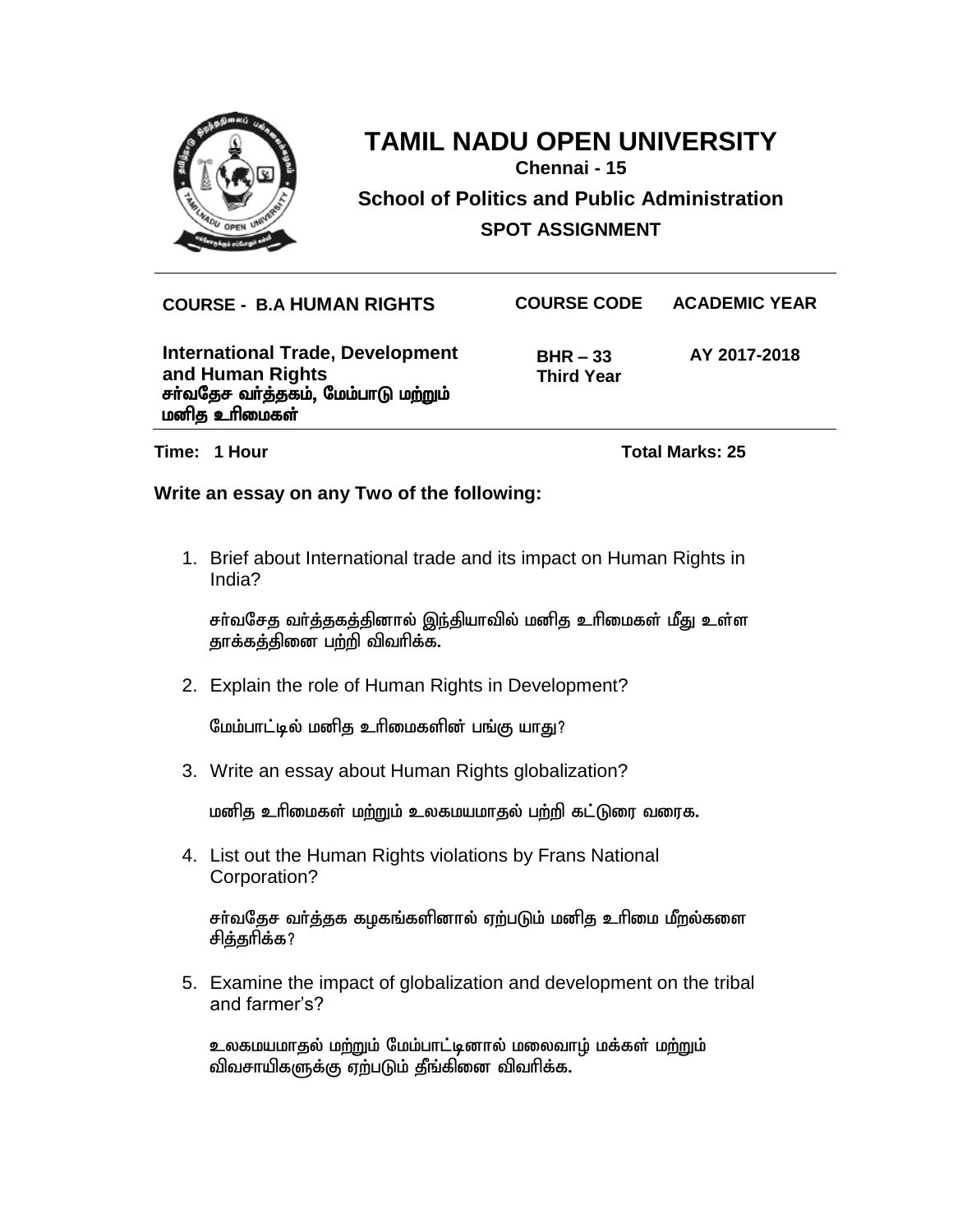

**Chennai - 15**

**School of Politics and Public Administration SPOT ASSIGNMENT**

**COURSE - B.A HUMAN RIGHTS COURSE CODE ACADEMIC YEAR**

**Police, Criminal Justice System and Human Rights** காவல்துறை, கு<u>ற்</u>றவியல் நீதி, முறைமை மற்றும் மனித உரிமைகள்

 **BHR – 34 Third Year** **AY 2017-2018**

**Time: 1 Hour Total Marks: 25**

### **Write an essay on any Two of the following:**

1 Write an essay about police and human rights?

<u>காவல் துறை மற்றும் மனித உரிமைகள் பற்றி கட்டுரை வரைக?</u>

2 Anlayse the abuse and misuse of powers by police?

அதிகாரத்தை காவல் துறை தவறுதலாகவும் மற்றும் துஷ்பிரேயகம் செய்வதை பற்றி ஆராய்க.

3 Suggest your use about sensitizing on Human Rights to police and judicial officials?

காவல் துறை மற்றும் நீதி துறை அதிகாரிகளை மனித உரிமைகள் பற்றி <u>எவ்வாறு அறிவுறுத்துவது?</u>

4 Examine the role of commission and committees on Human Rights?

மனித உரிமைகளின் ஆணையங்கள் மற்றும் குழுக்களின் பங்கினை விளக்குக.

5 Analyse the rights of accused?

குற்றவாளிகளின் உரிமைகள் பற்றி விளக்குக.